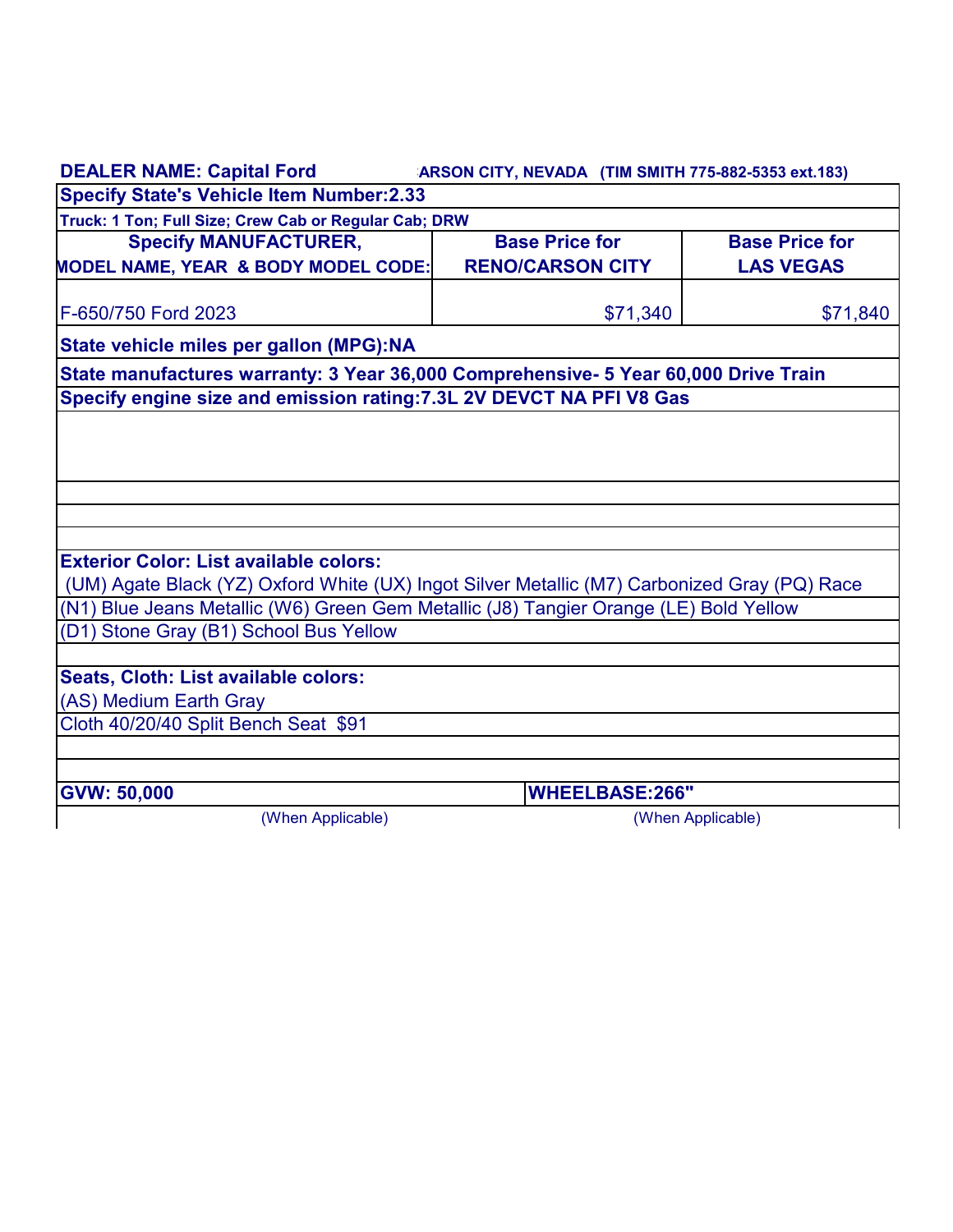## **OPTION PACKAGE PAGE ~ FLEET**

(Use separate page for each package)

**DEALER NAME\_\_\_\_\_\_\_\_\_\_\_\_\_\_\_**

## **(TIM SMITH 775-882-5353 ext.183)**

| <b>Specify State's Vehicle Item Number:</b>                                                 |  |  |
|---------------------------------------------------------------------------------------------|--|--|
| (i.e. 1.1 Sedan: Full size; 4 door; 6 passenger)                                            |  |  |
| <b>Option Package Name/Code:</b><br>\$                                                      |  |  |
| <b>List Equipment Features Below:</b>                                                       |  |  |
|                                                                                             |  |  |
| 40/20/40 Cloth Bench seat, AM/FM CD, Carpet Floor, Cruise, Power Windows - Locks - Mirrors, |  |  |
| Heated Tow Mirrors, Trailer Brake Controller, SYNC Communications                           |  |  |
|                                                                                             |  |  |
| Nixon Egli Equipment Crane<br>\$127,144                                                     |  |  |
| <b>Exhaust 91B</b><br>No cost                                                               |  |  |
|                                                                                             |  |  |
|                                                                                             |  |  |
|                                                                                             |  |  |
|                                                                                             |  |  |
|                                                                                             |  |  |
|                                                                                             |  |  |
|                                                                                             |  |  |
|                                                                                             |  |  |
|                                                                                             |  |  |
|                                                                                             |  |  |
|                                                                                             |  |  |